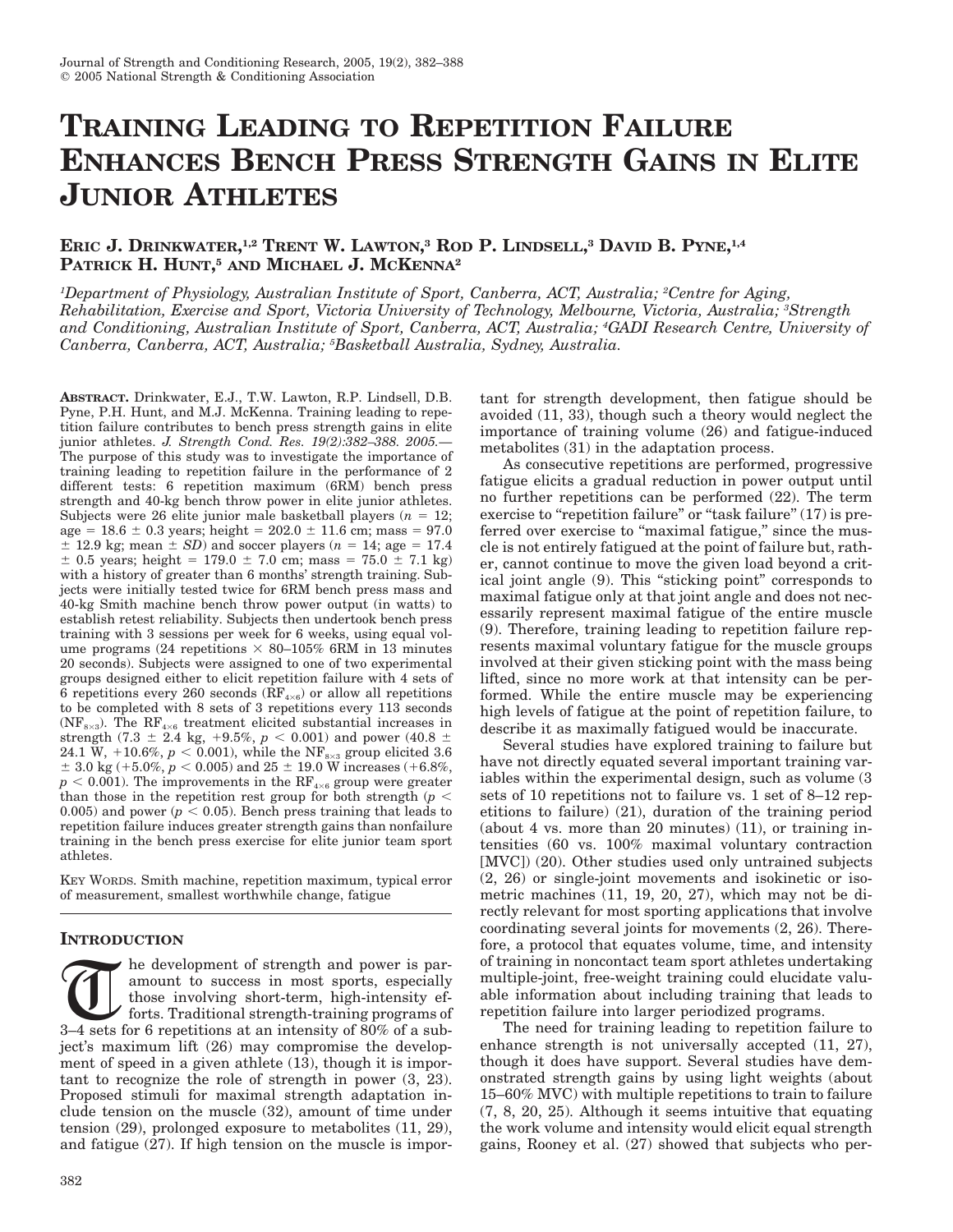formed biceps curls until repetition failure attained significantly greater 1 repetition maximum (1RM) gains than subjects training without assistance but permitted short rest intervals between repetitions.

The purpose of this study was to investigate the importance of training leading to repetition failure in the development of upper-body strength in elite junior athletes. By comparing 2 equal volume and intensity training programs, one to elicit repetition failure (high fatigue) and the other to allow completion of all repetitions, we sought to investigate the importance of training leading to repetition failure in improving 2 different measures of strength: 6RM bench press and mean power output of a 40-kg bench throw. We hypothesized that the training leading to repetition failure group would experience greater improvements in both 6RM bench press and bench throw power. With the exception of Rooney et al. (27), no research, to our knowledge, has standardized the number of repetitions performed, the number of repetitions performed at each intensity, and the duration of the training time.

## **METHODS**

## **Experimental Approach to the Problem**

Subjects were 26 highly trained junior basketball and soccer players. Each subject was assigned to one of two bench press–training programs consisting of 4 sets of 6 repetitions or 8 sets of 3 repetitions. Both groups trained an equal number of repetitions (24 total repetitions) at the same relative intensity of their 6RM (85–105%) in an equal amount of time (13 minutes 20 seconds), 3 times per week for 6 weeks. Pilot testing established that such training program designs elicited sufficient fatigue for the 4 sets of 6 groups to be unable to complete the final repetitions of the training program without the assistance of a spotter, while the 8 sets of 3 groups were able to complete all repetitions successfully. This allowed us to evaluate the importance of training that leads to repetition failure without adding the confounding variables of training volume, intensity, or time.

## **Subjects**

The sample group consisted of 26 elite junior male team game players (basketball,  $n = 12$ ; age =  $18.6 \pm 0.3$  years, height =  $202.0 \pm 11.6$  cm, mass =  $97.0 \pm 12.9$  kg; soccer,  $n = 14$ ; age = 17.4  $\pm$  0.5 years, height = 179.0  $\pm$  7.0 cm, mass =  $75.0 \pm 7.1$  kg, mean  $\pm SD$ ). While this study was conducted on athletes in sports that do not typically have a major emphasis on upper-body strength, all subjects had moderate-to-extensive weight-training experience ranging from 6 months to 3 years, including the bench press. Subjects provided written informed consent for testing, training, data collection, and publication of results as part of their Scholarship Agreement with the Australian Institute of Sport (AIS), in accordance with requirements of the AIS Ethics Committee. Testing and training procedures were explained prior to the start of the study, and subjects were informed that they could withdraw at any time without prejudice.

## **Experimental Procedures**

In the initial week of the study, subjects were tested on 2 separate days to determine the reliability of their 6RM bench press and maximal power generated during a

Smith machine bench throw. Subjects were pair-matched for sport, 6RM, and number of years completed on an AIS scholarship and then randomly assigned to either the repetition failure or the nonrepetition failure groups. The matching process was intended to ensure groups were matched for training background and training potential. We can assert that subjects had not participated in extensive resistance-training programs prior to the commencement of their AIS scholarships. Thus, the number of years at the AIS was considered an accurate measure of resistance-training age. Furthermore, the training period for this research occurred during the in-season phase, so all players had been on a similar resistance and sport-specific training program for at least 4 months. The training groups consisted of either training 4 sets of 6 repetitions to repetition failure (RF<sub>4×6</sub>,  $n = 15$ ) or training 8 sets of 3 repetitions not to failure ( $NF_{8\times3}$ ,  $n = 11$ ). Both groups undertook a 6-week training program of either training leading to repetition failure or nonrepetition failure training. Upon completion of the training intervention, subjects were retested on 6RM bench press and Smith machine bench throw power.

## **6RM Bench Press**

Subjects were evaluated on 2 tests, a free-weight 6RM bench press for strength and a 40-kg Smith machine bench throw for maximal mean power. We defined strength as the capacity to displace a known mass (kilograms) for a designated number of repetitions that met our technical criteria for the selected lift irrespective of the time taken to move the mass. Prior to testing, subjects performed a thorough warm-up involving 10 minutes of stationary cycling and 3 sets of bench press comprising 12 repetitions at 50%, 6 repetitions at 75%, and 3 repetitions at 90% of their 6RM. Previously documented training records were used as a guide for selecting the first test mass for determination of 6RM. Mass was progressively increased with each successful set of 6 repetitions, allowing a minimum of 180 seconds of rest between attempts.

Our technical criteria for bench press specified a pronated grip with hands spaced so that the subject's forearms were perpendicular to the bar when the bar was resting on the chest. The subject was required to lower the bar without a pause until the chest was touched lightly approximately 3 cm superior to the xiphoid process. The bar was not permitted to stop at any point throughout the lift off the chest. The elbows were extended equally, with the head, hips, and feet remaining in contact with the bench throughout the lift. Failing to meet any of these technical criteria constituted an unsuccessful attempt.

#### **Bench Throw Power**

On a day separate from the 6RM bench press testing, subjects were evaluated for maximal power output during a Smith machine bench throw. The Smith machine (Life Fitness, Victoria, Australia) consisted of a horizontal barbell mounted on 2 vertical rails, thereby keeping the bar level and allowing it to move only in the vertical plane. We used the 40-kg bench throw power as an independent test for maximal strength because of its high correlation with maximal strength (4) and performance in other power events (23). Prior to testing, each subject completed a thorough warm-up involving 10 minutes of stationary cycling and 3 sets of bench press comprising 12 repetitions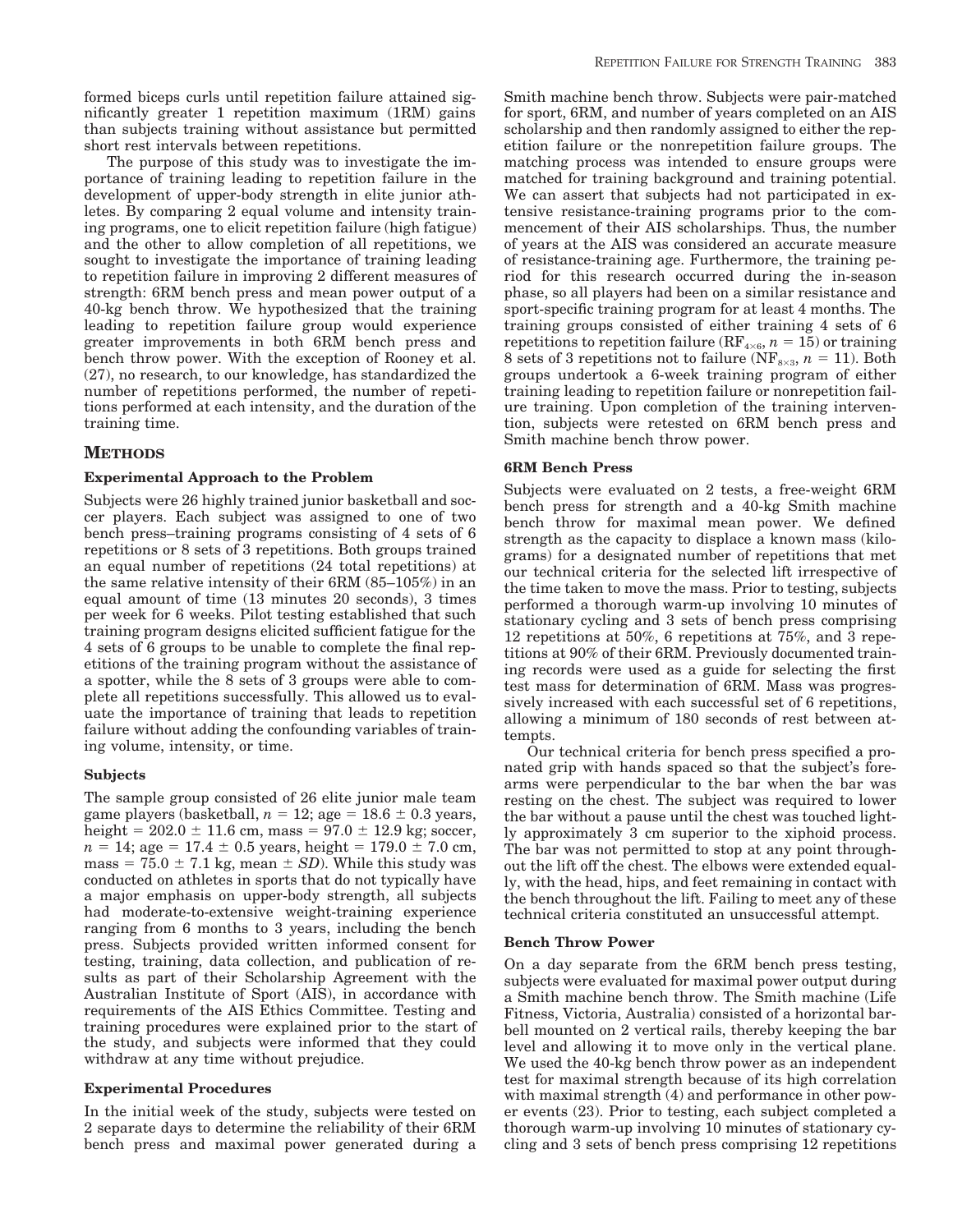at 20 kg, 6 repetitions at 30 kg, and 3 repetitions at 40 kg with a 1-minute rest between sets. Subjects then performed 2 sets of two 40-kg bench throws every 35 seconds for a total of 4 throws.

Mean power was measured with a Micro Muscle Lab Power linear encoder (Ergotest Technology a.s., Langesund, Norway) attached to the bar. One end of the linear encoder cord was attached to the barbell, and the other end was coiled around a spool on the floor positioned perpendicular to the movement of the barbell. The linear encoder measures velocity and displacement of the barbell from the spinning movement of the spool, while mass is entered via a keypad into the device. The sensitivity of load displacement was approximately 0.075 mm, with data sampled and velocity calculated at a frequency of 100 Hz. Power was calculated as the product of force and velocity. The entire displacement and time for the concentric phase were used to calculate the mean values for velocity, force, and power. Subjects had 2 separate attempts performing 2 maximal throws. The mean power output was recorded for each throw, and the highest mean power was used for analysis.

Both the 6RM and bench throw tests were repeated at least 2 days apart to establish test-retest reliability for these measures through calculation of the typical error of measurement (TEM) (23) and intraclass correlation *R* scores (ICC). The TEM is calculated from the standard deviation of the change score (difference) from trial 1 to trial 2 divided by the square root of 2.

## **Determining the Extent of Fatigue**

The Smith machine bench throw was also used to evaluate the extent of muscle fatigue induced by each training protocol, since training leading to repetition failure does not necessarily represent maximal fatigue (27). Each subject performed the bench throw for power and then either the  $\text{RF}_{4\times6}$  or the  $\text{NF}_{8\times3}$  protocol. Bench throw power was then repeated 3 minutes after completion of the final repetition of the training protocol. At least 3 days apart, subjects performed the other training protocol. The percent decrement in bench throw power between the pretraining and posttraining throws was used as an index of muscle fatigue from each protocol.

## **Training Program**

Both groups completed a total 24 repetitions of the barbell bench press in a fixed time of 13 minutes 20 seconds per training session at a frequency of 3 times per week, on alternate days, during a 6-week training period. Prior to training, subjects performed 5–10 minutes of stationary cycling as warm-up. Training intensities were assigned on the basis of a percentage of the athlete's 6RM testing (5). The  $NF_{8\times3}$  group performed 8 sets of 3 bench presses at intensities ranging from 80 to 105% of their 6RM (Table 1), with each set commencing every 113 seconds. The  $RF_{4\times6}$  group performed 4 sets of 6 bench presses at the same intensity of their 6RM bench press (Table 1), with each set commencing every 260 seconds. The purpose of this design was for the failure group to work less frequently (i.e., 4 sets vs. 8) but for longer periods (i.e., 6 repetitions vs. 3) while resting less frequently but for longer periods (i.e., 100 vs. 230 seconds) than the nonfailure group. By each group starting on zero seconds and continuing each set on the assigned time and allowing 12 seconds to complete 3 repetitions or 20 seconds to complete 6 repetitions, each group completed the training program in 13 minutes 20 seconds. Subjects performed all bench press training in a free-weight setting on an official Paralympic power bench using a standard 20-kg barbell.

The assigned intensities by sets, sessions, and weeks of the program (Table 1) gradually increased the overall intensity during the course of the study while decreasing the intensity within each week. While the supramaximal loads used in the final weeks of the training program were used to ensure that failing intensities continued to be experienced as each subject's strength increased during the study period, the lower intensities later in the week were used to avoid potential injuries of sustained failure training. Each training week (i.e., weeks 1–6) (Table 1) involved 3 training sessions (i.e., sessions 1–3) (Table 1). Each set was undertaken at an assigned intensity of the subject's 6RM. During training weeks 1–3, subjects in the  $\text{RF}_{4\times6}$  group trained at intensities increasing from 85, 90, 95, and 100% in session 1 for the week (e.g., Monday) (Table 1). Subjects in the  $NF_{8\times3}$  group trained at each of these intensities twice (i.e., sets 1–8 were at intensities of 85, 85, 90, 90, 95, 95, 100, and 100%, respectively). The second training session of weeks 1–3 (e.g., Wednesday) (Table 1) involved training all sets at 90% of the subject's 6RM. In session 3 of the week (e.g., Friday) (Table 1) during weeks 1–3, all sets were trained at 80% of the subject's 6RM. In training week 4, the training intensity increased, with the first training session of the week (i.e., Monday) (Table 1) being trained entirely at 95% of the subject's 6RM, while session 2 was trained at 90%, and session 3 was trained at 80%.

Spotters were instructed that if assistance was required, they should provide only the minimum amount of assistance required to continue the set. If assistance from the spotter was necessary, the number of assisted repetitions was recorded in the athlete's training diary, but all repetitions were completed, even if assistance was required on several repetitions. Weights used in each session were rounded to the nearest 2.5 kg. Apart from the formal requirements of this study, both groups performed similar whole-body weight room–training programs in-

**TABLE 1.** Number of sets trained in each session at each of the weekly training intensities expressed as a percentage of  $6RM.*$ 

|                                              | Training weeks 1–3 |                |                |                     | Training week 4 |                         |                |                | Training weeks 5 and 6 |                                    |                     |                 |
|----------------------------------------------|--------------------|----------------|----------------|---------------------|-----------------|-------------------------|----------------|----------------|------------------------|------------------------------------|---------------------|-----------------|
| $RF_{4\times 6}$ set<br>$RF_{8\times 3}$ set | 1 and 2            | 3 and 4        |                | 5 and 6 7 and 8     |                 | 1 and 2 3 and 4 5 and 6 |                | 7 and 8        |                        | $\frac{1 \text{ and } 2}{3}$ and 4 | $5$ and $6$         | 7 and 8         |
| Session 1<br>Session 2<br>Session 3          | 85<br>90<br>80     | 90<br>90<br>80 | 95<br>90<br>80 | $100\,$<br>90<br>80 | 95<br>90<br>80  | 95<br>90<br>80          | 95<br>90<br>80 | 95<br>90<br>80 | 90<br>95<br>85         | 95<br>95<br>85                     | $100\,$<br>95<br>85 | 105<br>95<br>85 |

 $* 6RM = 6$  repetition maximum strength.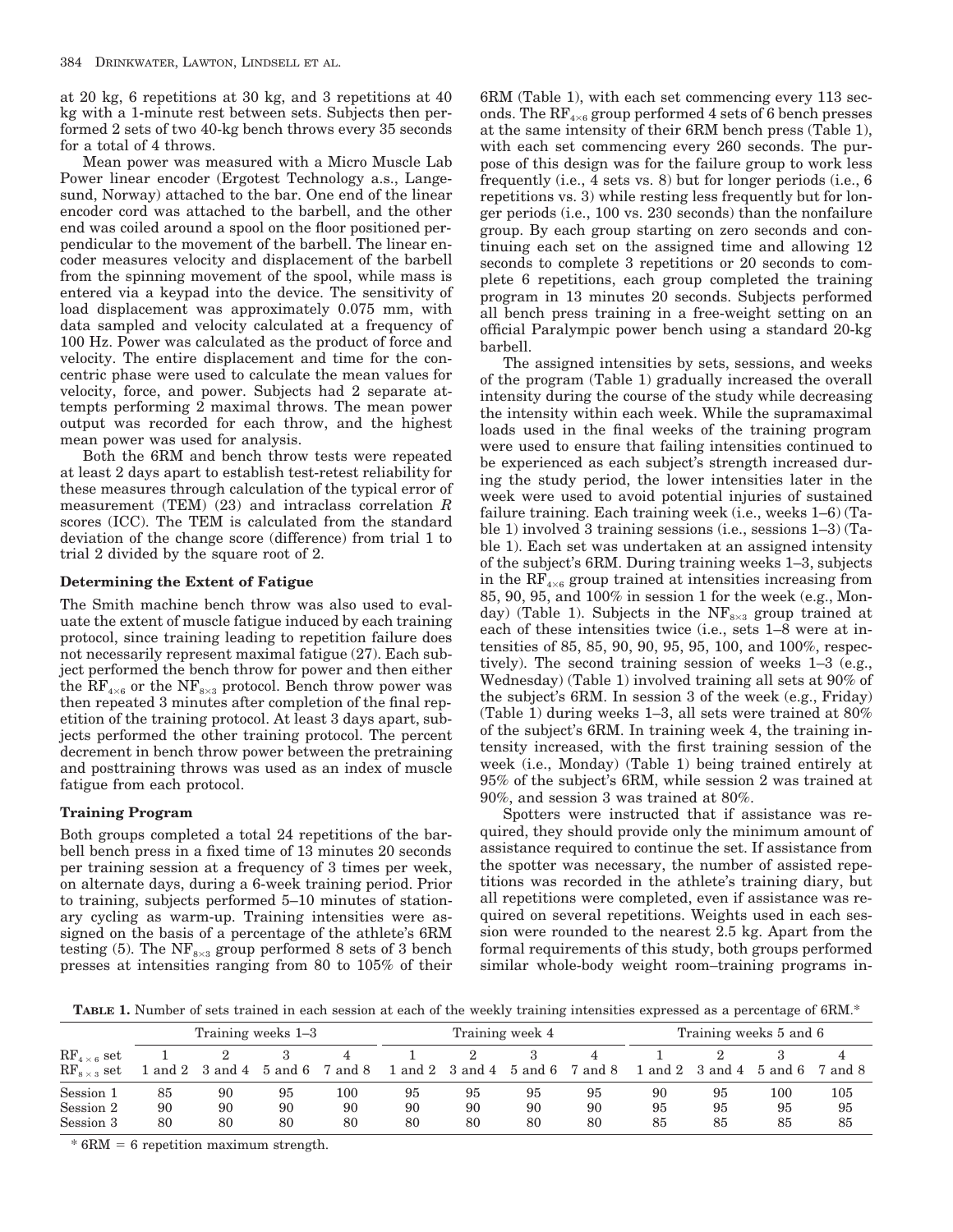volving all major muscle groups of the body in a single 1 hour training session.

## **Statistical Analyses**

All raw data are expressed as mean  $\pm$  *SD*, while estimates of change and difference score are expressed as mean with 95% confidence limits (CLs). A 2-way analysis of variance with repeated measures was used to identify significant differences between groups in bench throw power for determining the extent of fatigue induced by each protocol. To establish the precision of the estimate of change, 95% confidence intervals were also calculated (18, 23). The correlation coefficient between the 6RM and 40-kg bench throw was calculated using Pearson product moment correlation. *P*-values were considered significant at  $p \leq 0.05$ .

The repeat tests of bench throws and 6RM bench press collected in the first week of the study were analyzed for TEM and ICC to quantify the variation in testing a subject during multiple test sessions (23). TEM is an important measure to distinguish between a real result and the noise of a test; a change smaller than the TEM could simply be noise in the test. To determine the practical significance of observed changes, we estimated the smallest worthwhile change (SWC; equivalent to a small Cohen effect size) as 0.2 of the between-athlete standard deviation for each variable (SWC  $= 0.2 \times SD(23)$ ). The SWC is a useful tool to establish the clinical (practical) significance and especially in distinguishing between trivially small changes and those changes large enough to have a meaningful or worthwhile effect on performance (23). Further analysis beyond statistical analysis was conducted to assess the likelihood of potential differences between programs on each test (23).

## **RESULTS**

#### **Bench Press**

The TEM, ICC, and SWC of the 6RM bench press were 1.1 kg (1.7%), 0.86, and 1.8 kg (2.6%). Prior to training, there were no significant differences between the  $RF_{4\times6}$ and NF<sub>8×3</sub> groups in 6RM bench press (69.3 kg  $\pm$  10.3 vs. 67.5 kg  $\pm$  8.2, respectively,  $p = 0.62$ ).

The  $RF_{4\times 6}$  group experienced a substantial increase in strength in 6RM (7.3 kg, 95% CL, 6.0–8.7 kg,  $p < 0.001$ ) (Figure 1) after training that was twofold greater  $(p = 1)$ 0.001, 95% CL, 1.2–6.2 kg) than the increase in 6RM in the NF<sub>8×3</sub> group (3.6 kg, 95% CL, 1.6–5.7 kg,  $p < 0.005$ ) (Figure 1). Calculation of likelihoods shows that there is a 92% probability that the true difference between the 2 groups is worthwhile in practical terms.

## **Bench Throw**

The TEM, ICC, and SWC of the bench throw power were 14 W (4.0%), 0.92, and 10 W (2.6%), respectively. We found no significant differences between the repetition failure and nonrepetition failure groups in the 40-kg bench throw (343  $\pm$  67 W vs. 342  $\pm$  62 W, respectively,  $p = 0.97$ .

The  $RF_{4\times6}$  experienced a substantial increase in bench throw power (40.8 W, 27.5–54.1 W,  $p < 0.001$ ) (Figure 2) that was, on average,  $15.8$  W more ( $p < 0.05$ ,  $3.1-34.7$  W) than the increase experienced by the  $NF_{8\times3}$  group (25 W, 12.2–37.8 W,  $p < 0.001$ ) (Figure 2). Calculation of likelihoods showed that differences between the 2 training pro-



**FIGURE 1.** Comparison of 6 repetition maximum (6RM) strength (in kilograms) made by the repetition rest and repetition failure groups. Bars represent the load of 6RM  $\pm$ *SD* in each training group before and after the training program. \* Indicates  $p < 0.05$  greater than the pretest.  $+$ Indicates  $p < 0.05$  difference between groups. Error bars represent the standard deviation of the group.



**FIGURE 2.** Comparison of Smith machine bench throw (W) made by the repetition rest and repetition failure groups. Bars represent the power of Smith machine bench throw  $\pm SD$  in each training group before and after the training program. \* Indicates  $p\,<\,0.05$  greater than the pretest. + Indicates  $p\,<\,$ 0.05 difference between groups. Error bars represent the standard deviation of the group.

tocols are not only statistically significant but also 96% likely to be practically worthwhile. While a likelihood of more than 75% should be considered likely to be beneficial, a likelihood of more than 95% indicates that the difference between the 2 training protocols can be described as being "very likely" (23).

There was a strong correlation  $(r = 0.89, p < 0.01)$ between the 6RM bench press and 40-kg bench throw. With such a high dependence of bench throw power on strength, we decided that the Smith machine bench throw would be a more sensitive test of strength than 1RM testing.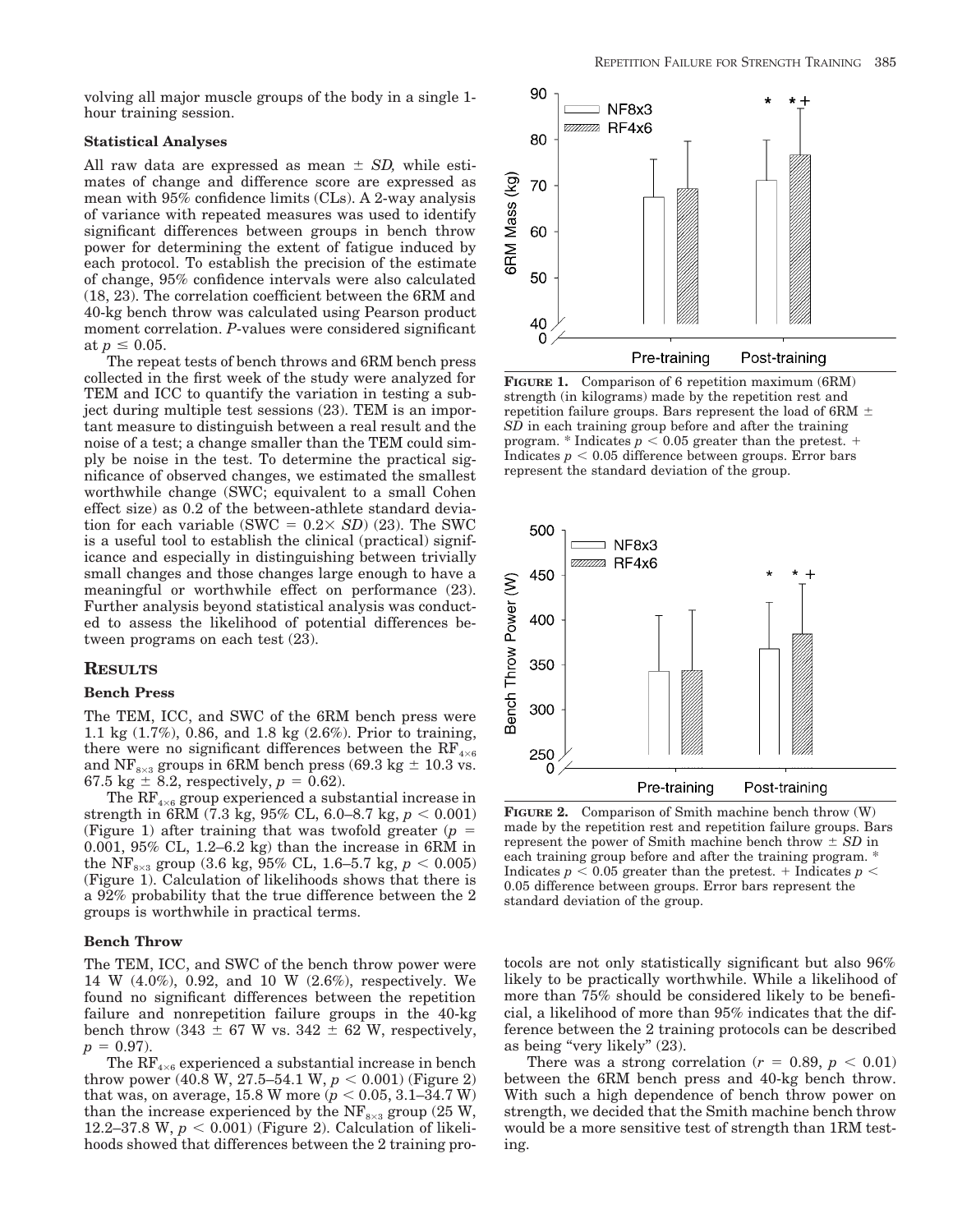## **Fatigue and Failure**

The  $RF_{4\times6}$  group failed on more repetitions per training session (1.0  $\pm$  1.3 repetitions) than the NF<sub>8×3</sub> group (0.0  $\pm$  0.2 repetitions) ( $p < 0.01$ ). This indicates that while the NF<sub>8×3</sub> group rarely failed on any repetitions, the RF<sub>4×6</sub> group usually failed on at least 1 repetition of the 24 attempted. This observation confirms the intent of the program design in equating the volume of work in an equal amount of time to induce repetition failure by the end of each training session in the  $RF_{4\times 6}$  group but not in the  $NF_{8\times3}$  group.

The decrement of power in the 40-kg bench throws was 19.6% after the  $RF_{4\times6}$  training protocol (62.9 W, 35.9– 89.9,  $p < 0.01$ ) compared with 7.8% for the NF<sub>8×3</sub> group (25.6 W, 7.7–43.6,  $p < 0.01$ ). While there were no significant differences between pretrials  $(p = 0.47)$ , the power in the  $RF_{4\times6}$  group was 15.9% lower after training (48.4) W, 24.7–72.0,  $p = 0.001$ ). There was no order effect in which the protocols were tested.

## **DISCUSSION**

The major findings of this study were that the  $RF_4$ group experienced substantially larger gains in 6RM bench press and bench throw power than the  $NF_{8\times3}$ group. Our findings clarify the role of training leading to repetition failure in strength training. The first advantage of our protocol was that we equated training intensity (i.e., percentage of 6RM), training volume (i.e., total number of repetitions), and duration of training time  $(13)$ minutes 20 seconds). Second, we used multijoint dynamic contractions over multiple sets (11, 27), and third, we investigated training effects in elite team sport athletes with weight-training experience. By using 8 sets of 3 repetitions for the  $NF_{8\times3}$  protocol, no external assistance by a spotter was required to complete the prescribed number of repetitions. In contrast, repetition failure occurred in at least one of the four sets of 6 repetitions performed by the  $RF_{4\times 6}$  group. This experimental design therefore allowed us to attribute the  $RF_{4\times 6}$  group's greater improvement in strength to incorporating greater fatigue to the point of failure.

While a determination of statistical significance is important for assessing probability, a calculation of likelihoods is useful in determining the degree of practical (clinical) benefit of each training program (23). The calculated likelihoods indicate that the practical difference between the 2 training programs can be described as "likely" for the 6RM test and as "very likely" for the bench press throw test (23). By calculating the TEM and SWC for both tests, we provided boundaries for the interpretation of our results. The improvements obtained from the RF<sub>4×6</sub> training protocol (strength = 9.6%, and power = 10.6%) and the  $\text{NF}_{8\times3}$  training protocol (5.1 and 6.8%) can be considered real, because their magnitude was greater than the magnitudes of both the TEM and SWC of the 6RM and (1.7 and 2.6%) and bench throw (4.0 and 2.6%).

To ensure that the training effect of improving 6RM was not simply a task-specific response to training sets of 6 repetitions, we measured bench throw power output as a novel test of strength. We found a high correlation between bench throw power and 6RM, supporting the notion that a task with a large resistance is dependent on strength to generate power (3, 23). The bench throw has several advantages over a traditional 1RM test of strength. Primarily, the bench throw is a dynamic movement that is largely independent of the strength of a single-joint angle, giving it context validity to the ballistic movements of team sports. The bench throw can also be measured with much greater precision (i.e., in watts) than a 1RM bench press, which is typically measured to the nearest 2.5 kg. The greater improvements of the  $RF_{4\times 6}$  group demonstrated that the strength improvements in bench press existed throughout the bench press range of motion.

Fatigue represents a decreased ability to produce power (10). We demonstrated that greater fatigue was induced by the  $\text{RF}_{4\times6}$  protocol, since a greater decrement in bench throw power occurred after the  $RF_{4\times 6}$  protocol than after the  $NF_{8\times3}$  protocol. Some authors conclude that fatigue should be avoided for strength development, since fatigue reduces the force a muscle can generate (11, 32). Previous data from our laboratory have demonstrated that decrements of power are greater in the  $4 \times 6$  group than in the  $8 \times 3$  group (22). While no measurements of force were taken during training or testing, we can infer that velocity is lower (i.e., there was negative acceleration), and thus force is lower, in the  $4 \times 6$  group. We therefore conclude that declining force induced by fatigue does not inhibit strength development.

Other authors suggest that fatigue is a necessary component of resistance training (8, 27). Motor units are recruited in response to a submaximal contraction in an assigned order so that not all motor units are active at once (12). Repeated submaximal contractions elicit fatigue of the active motor units such that additional motor units must be progressively recruited in order to maintain force output (27, 28). Therefore, at the point of repetition failure, the maximal number of motor units was presumably activated, especially during assisted repetitions, a point that our repetition rest group did not reach. Since the activating and overloading of a high number of motor units are important in facilitating strength development (30, 32), the repetition failure group presumably experienced greater strength gains as a result of maximizing the recruitment of active motor units (24). Training to failure might enable an athlete to maximize the number of active motor units and therefore the magnitude of the adaptations made by the nervous system.

While no measures of neuromuscular activity or hypertrophy were collected in this study, the large magnitude of changes in 6RM for the NF<sub>8×3</sub> (5.1%) and RF<sub>4×6</sub>  $(9.5\%)$  groups and bench throw (mean = 6.8 and 10.6%, respectively) in a 6-week training period, coupled with the slow rate of hypertrophic  $(2)$  and architectural  $(1)$  improvements of muscle in trained individuals, leads us to speculate that most strength changes were related to neural adaptations. It is generally concluded that neural adaptations are predominant in strength-training studies, where strength and/or electromyogram (EMG) increase disproportionately more than changes in muscle hypertrophy (6, 15). Neural adaptations are most commonly presented in relation to the rapid strength development in novice weightlifters (6). However, Häkkinen et al. (14, 16) have demonstrated increases in EMG even in experienced lifters when increases in training intensity occur. Increasing the intensity elicits neural adaptations in a greater number of motor units by maximizing the number of active motor units active at one time.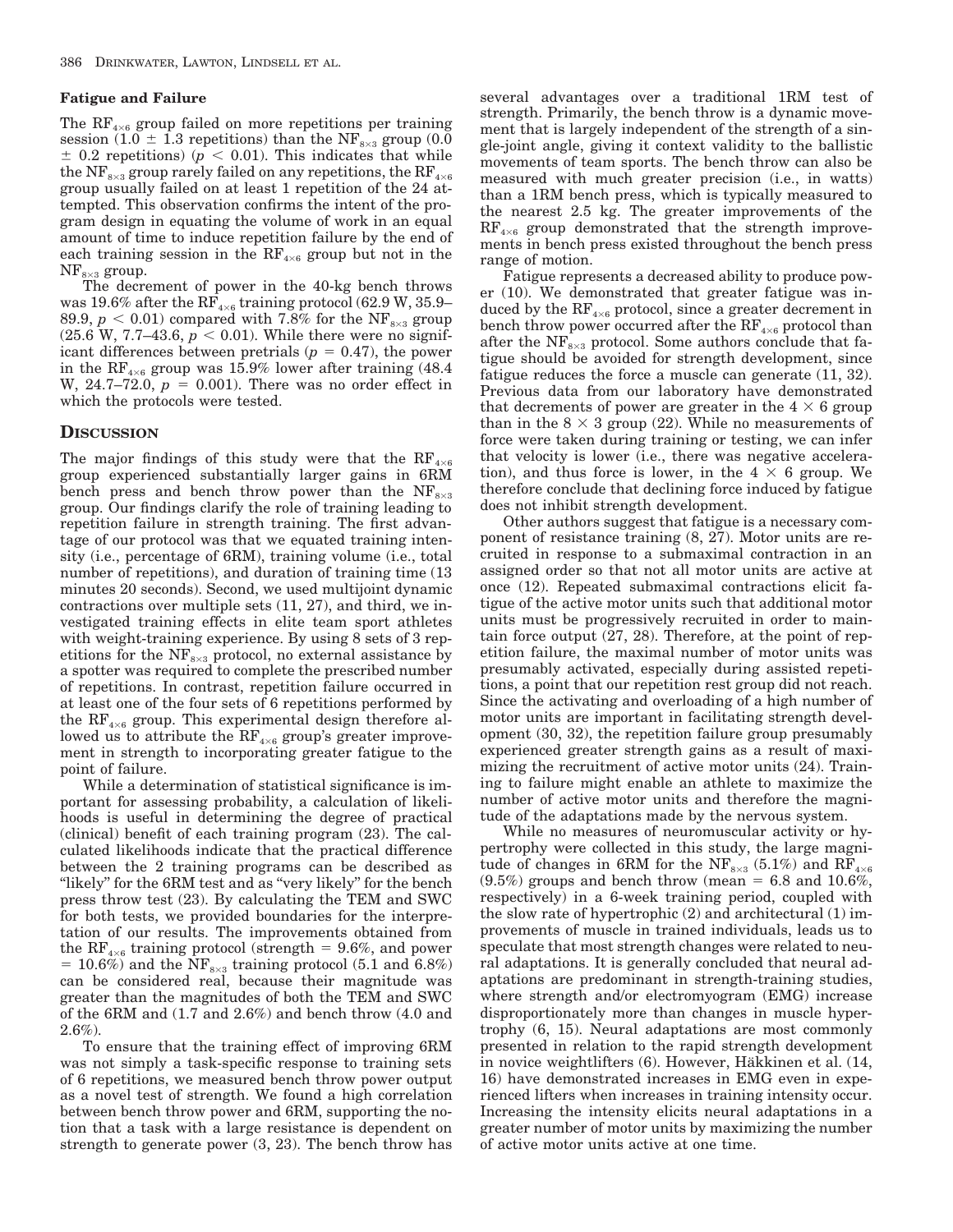One limitation of this design was that all subjects were involved in daily team practices and skill sessions in their respective sport appropriate to elite junior players. The researchers had no control over possible differences in training volume between subjects. Such a limitation is a necessary compromise to explore training interventions in elite athletes in a real weight room situation compared with a controlled laboratory investigation. To minimize any effect of training variations, subjects were matched between groups for sport, training experience, and 6RM bench press. Additionally, although the subjects of our study were highly trained athletes, they had only modest weight-training experience, particularly in upper-body training. Therefore the results still likely reflect reasonably early adaptations to strength training.

For many team sports, a combination of strength and speed are necessary physical attributes. However, with increasing physical demands on athletes and time demands on coaches, specific training methods that elicit concurrent improvements in both strength and power are clearly desirable. Our results suggest that coaches of junior team sport athletes are able to maximize strength gains in their athletes by using a conventional weighttraining program (e.g., 4 sets of 6 repetitions on barbell bench press) where the intensity is high enough to lead to repetition failure. Athletes often periodize heavy and light weights because frequent training to failure for extended periods of time is both physically and mentally challenging. Since no subject exhibited a decrement in 6RM or power test performance after either training intervention, we also conclude that team sport athletes do not necessarily have to train to failure to maintain and improve existing levels of strength.

## **PRACTICAL APPLICATIONS**

By training barbell bench press using a more conventional weight-training program  $(4 \times 6$  repetitions) with assisted repetitions, coaches can maximize strength gains in their athletes. The current research highlights the potential benefits of training leading to repetition failure by demonstrating larger strength and mean power gains during a 6-week training period. Further research to clarify the mechanism by which training leading to repetition failure promotes maximal strength gains is warranted. Additionally, we found that during a 6-week training phase, athletes are able to maintain strength levels without training to failure. Such an outcome is important to allow athletes to periodize their strength-training program for training blocks of failure and nonfailure. Such an application would be appropriate in a setting involving young male team sport athletes with modest upper-body strength-training experience for a 6-week block of a larger periodized program of free-weight training.

## **REFERENCES**

- 1. AAGAARD, P., J.L. ANDERSEN, P. DYHRE-POULSEN, A.M. LEF-FERS, A. WAGNER, S.P. MAGNUSSON, J. HALKJAER-KRISTENSEN, AND E.B. SIMONSEN. A mechanism for increased contractile strength of human pennate muscle in response to strength training: Changes in muscle architecture. *J. Physiol.* 534:613– 623. 2001.
- 2. AHTIAINEN, J.P., A. PAKARINEN, M. ALEN, W.J. KRAEMER, AND K. HÄKKINEN. Muscle hypertrophy, hormonal adaptations and strength development during strength training in strengthtrained and untrained men. *Eur. J. Appl. Physiol.* 89:555–563. 2003.
- 3. BAKER, D. A series of studies on the training of high-intensity muscle power in rugby league football players. *J. Strength Cond. Res.* 15:198–209. 2001.
- 4. BAKER, D., S. NANCE, AND M. MOORE. The load that maximizes the average mechanical power output during explosive bench press throws in highly trained athletes. *J. Strength Cond. Res.* 15:20–24. 2001.
- 5. BARCHLE, R., R. EARLE, AND D. WATHEN. Resistance training. In: *Essentials of Strength Training and Conditioning.* R. Barchle and R. Earle, eds. Champaign, IL: Human Kinetics, 2000.
- BEHM, D. Neuromuscular implications and applications of resistance training. *J. Strength Cond. Res.* 9:264. 1995.
- 7. BEHM, D.G. An analysis of intermediate speed resistance exercises for velocity-specific strength gains. *J. Appl. Sport Sci. Res.* 5:1–5. 1991.
- 8. DELECLUSE, C., Fatigue contributes to strength gain at low training loads. In: *5th IOC World Congress on Sport Sciences: Book of abstracts,* Canberra, Sports Medicine Australia, 1999, p. 23.
- 9. ELLIOT, B., G. WILSON, AND G. KERR. A biomechanical analysis of the sticking region in the bench press. *Med. Sci. Sports Exerc.* 21:450–462. 1989.
- 10. FITTS, R.H. Muscle fatigue: The cellular aspects. *Am. J. Sports Med.* 24:S9–13. 1996.
- 11. FOLLAND, J.P., C.S. IRISH, J.C. ROBERTS, J.E. TARR, AND D.A. JONES. Fatigue is not a necessary stimulus for strength gains during resistance training. *Br. J. Sports Med.* 36:370–373; [Discussion] 374. 2002.
- 12. GARLAND, S.J., L. GRIFFIN, AND T. IVANOVA. Motor unit discharge rate is not associated with muscle relaxation time in sustained submaximal contractions in humans. *Neurosci. Lett.* 239:25–28. 1997.
- 13. HÄKKINEN, K. Neuromuscular and hormonal adaptations during strength and power training. A review. *J. Sports Med. Phys. Fitness* 29:9–26. 1989.
- 14. HÄKKINEN, K., M. ALEN, AND P.V. KOMI. Changes in isometric force- and relaxation-time, electromyographic and muscle fibre characteristics of human skeletal muscle during strength training and detraining. *Acta Physiol. Scand.* 125:573–585. 1985.
- 15. HÄKKINEN, K., AND P.V. KOMI. Electromyographic changes during strength training and detraining. *Med. Sci. Sports Exerc.* 15:455–460. 1983.
- 16. HÄKKINEN, K., P.V. KOMI, M. ALEN, AND H. KAUHANEN. EMG, muscle fibre and force production characteristics during a 1 year training period in elite weight-lifters. *Eur. J. Appl. Physiol. Occup. Physiol.* 56:419–427. 1987.
- 17. HUNTER, S., J. DUCHATEAU, AND R. ENOKA. Muscle fatigue and the mechanisms of task failure. *Exerc. Sport Sci. Rev.* 32:44– 49. 2004.
- 18. JOHNSON, R. *Elementary Statistics* (3rd ed.). Boston: Duxbury, 1980.
- 19. KANEHISA, H., AND M. MIYASHITA. Specificity of velocity in strength training. *Eur. J. Appl. Physiol. Occup. Physiol.* 52:104– 106. 1983.
- 20. KANEHISA, H., H. NAGAREDA, Y. KAWAKAMI, H. AKIMA, K. MAS-ANI, M. KOUZAKI, AND T. FUKUNAGA. Effects of equivolume isometric training programs comprising medium or high resistance on muscle size and strength. *Eur. J. Appl. Physiol.* 87: 112–119. 2002.
- 21. KRAMER, J.B., M.H. STONE, H.S. O'BRYANT, M.S. CONLEY, R.L. JOHNSON, D.C. NIEMAN, AND D.R. HONEYCUTT. Effects of single vs. multiple sets of weight training: Impact of volume, intensity, and variation. *J. Strength Cond. Res.* 11:143–147. 1997.
- 22. LAWTON, T., J. CRONIN, E. DRINKWATER, R. LINDSELL, AND D. PYNE. The effect of continuous repetition training and intraset rest training on bench press strength and power. *J. Sports Med. Phys. Fitness.* 44:361–367. 2004.
- 23. LIOW, D., AND W. HOPKINS. Velocity specificity of weight training for kayak sprint performance. *Med. Sci. Sports Exerc.* 35: 1232–1237. 2003.